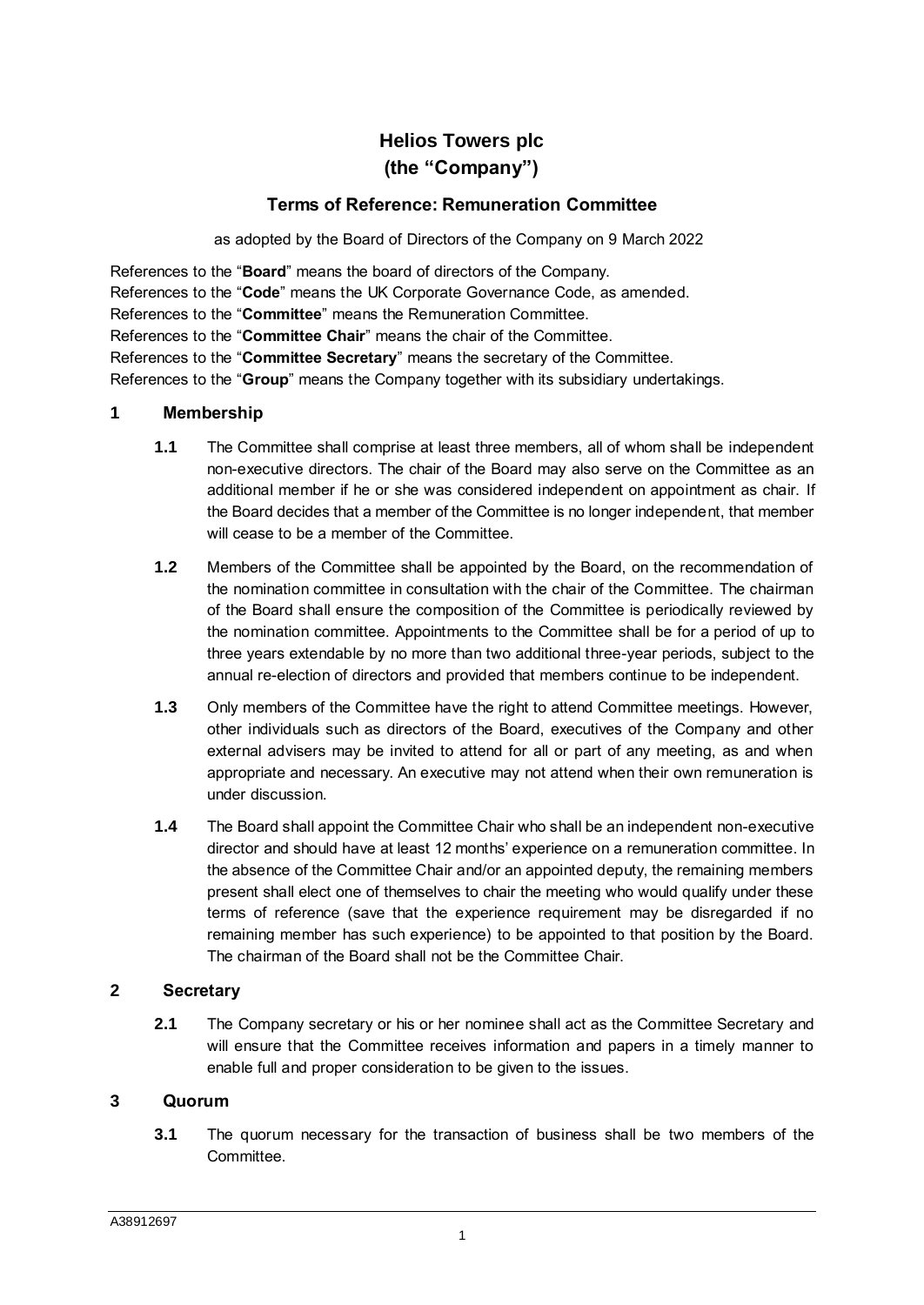**3.2** A duly convened meeting of the Committee at which a quorum is present shall be competent to exercise any or all of the authorities, powers and discretions vested in or exercisable by the Committee.

# **4 Frequency of Meetings**

**4.1** The Committee shall meet at least three times a year and otherwise as required.

## **5 Notice of Meetings**

- **5.1** Meetings of the Committee shall be called by the Committee Secretary at the request of the Committee Chair.
- **5.2** Unless otherwise agreed, notice of each meeting confirming the venue, time and date together with an agenda of items to be discussed, shall be forwarded to each member of the Committee, any other person invited to attend and all other non-executive directors, no later than five working days before the date of the meeting. Supporting papers shall be sent to Committee members and to other attendees as appropriate, at the same time.

## **6 Minutes of Meetings**

- **6.1** The Committee Secretary shall minute the proceedings and decisions of all Committee meetings, including the names of those present and in attendance.
- **6.2** The members of the Remuneration Committee shall, at the beginning of each meeting, declare the existence of any conflicts of interest arising and the Secretary shall minute them accordingly.
- **6.3** Draft minutes of Committee meetings shall be circulated promptly to all members of the Committee. Once approved, minutes should be circulated to all other members of the Board and the Company Secretary unless, exceptionally, it would be inappropriate to do so.

## **7 Annual General Meeting**

**7.1** The Committee Chair should attend the annual general meeting of the Company to answer any shareholder questions on the Committee's activities. If requested to do so by the chair of the Board, the Committee Chair should make a statement to the annual general meeting on the activities and achievements of the Committee over the year.

## **8 Duties**

The Committee should carry out the duties detailed below for the Company, major subsidiary undertakings and the Group as a whole, as appropriate. Although the Committee may receive input and advice from internal management, external professional advisors and/or external remuneration consultants, members of the Committee should exercise independent judgement when carrying out their duties, having regard to directors' duties and the Company's wider circumstances.

The Committee shall:

- <span id="page-1-0"></span>**8.1** have responsibility for proposing the terms of the directors' remuneration policy for the chair of the Board and executive directors for approval by shareholders, where required or desirable.
- **8.2** review the ongoing appropriateness and relevance of the directors' remuneration policy;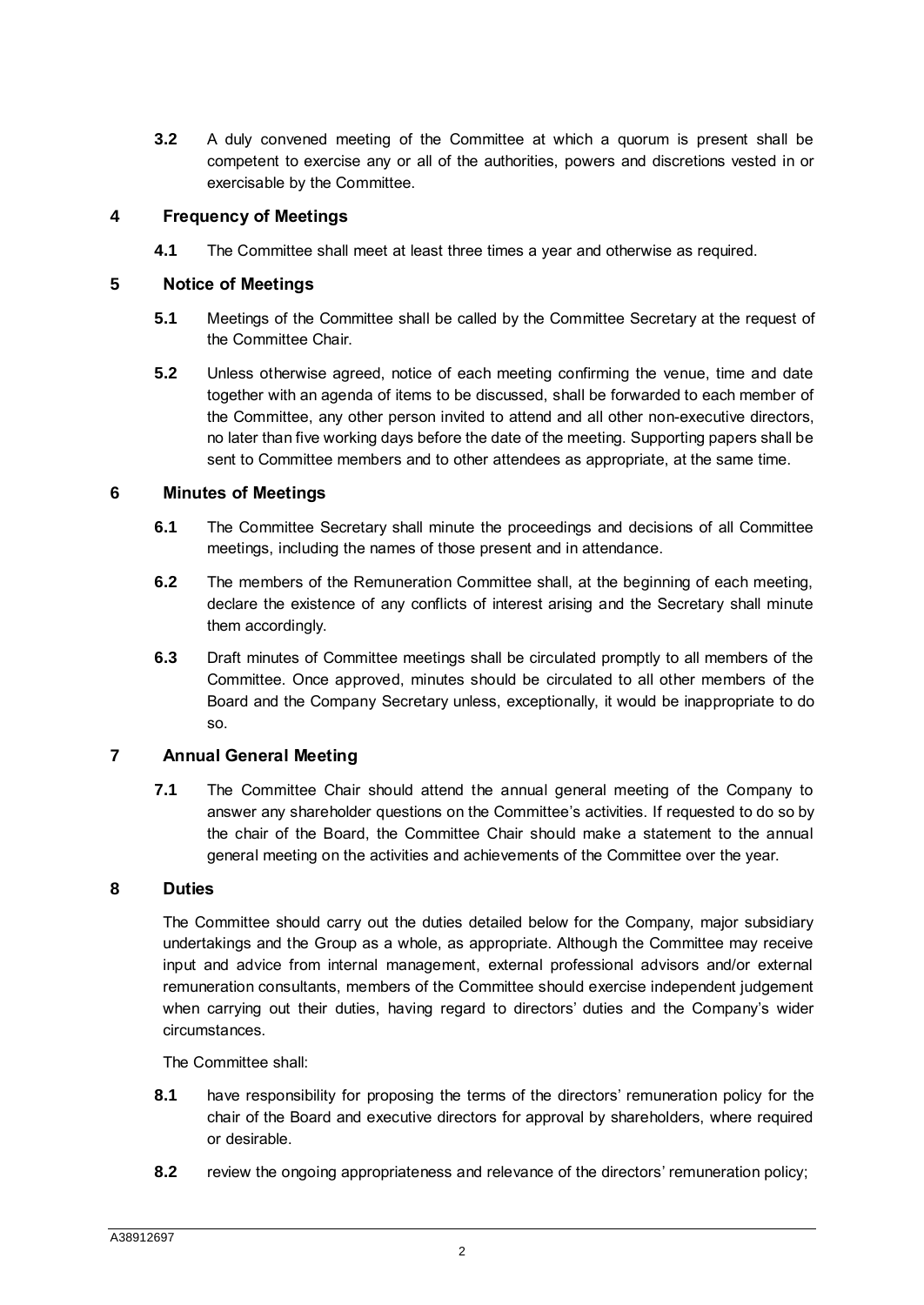- <span id="page-2-0"></span>**8.3** have responsibility for setting and authorising all remuneration arrangements and payments for the chair of the Board, the executive directors and senior management, including the Company Secretary of the Company. This includes (but is not limited to):
- **8.3.1** the terms relating to remuneration arrangements / payments (including on cessation of employment or loss of office) set out in any service agreement, letter of appointment, offer letter or similar document, working with the nomination committee as required;
- **8.3.2** salary or salary increases;
- **8.3.3** bonus, performance-related incentive and/or share incentive grants, awards or outcomes, including setting performance targets and assessing performance against those targets and determining the resultant pay out (if any);
- **8.3.4** benefits packages;
- **8.3.5** pension rights; and
- **8.3.6** arrangements or payments in connection with the individual's cessation of office or employment (including the terms of settlement agreements or similar documents).

No director or member of senior management shall be involved in any decisions as to their own remuneration;

- **8.4** when determining the proposed directors' remuneration policy under clause [8.1](#page-1-0) or arrangements or payments under clause [8.3,](#page-2-0) take into account all factors which it deems necessary which may include:
- **8.4.1** relevant legal and regulatory requirements, the provisions and recommendations of the Code and associated guidance;
- **8.4.2** alignment with the Company's purpose, values and strategy;
- **8.4.3** the Company's need to attract, retain and motivate directors and senior management of the quality required to run the Company successfully in a way that supports Company strategy and promotes long-term success without paying more than is necessary;
- **8.4.4** the views of shareholders and other stakeholders;
- **8.4.5** the risk appetite of the Company (including in respect of reputational and behavioural risk);
- **8.4.6** the principles that:
	- (i) remuneration arrangements should be transparent and avoid complexity;
	- (ii) remuneration arrangements should drive appropriate behaviours and poor performance should not be rewarded;
	- (iii) a significant proportion of remuneration should be structured so as to link rewards to corporate and individual performance and designed to support the delivery of the Company's long-term strategy;
	- (iv) remuneration arrangements for departing directors should be proportionate and variable based on Committee discretion in order to reflect the circumstances of the departure and the director's conduct and performance;
	- (v) pension contribution rates for directors (or payments in lieu) should seek to be aligned to those available for the workforce; and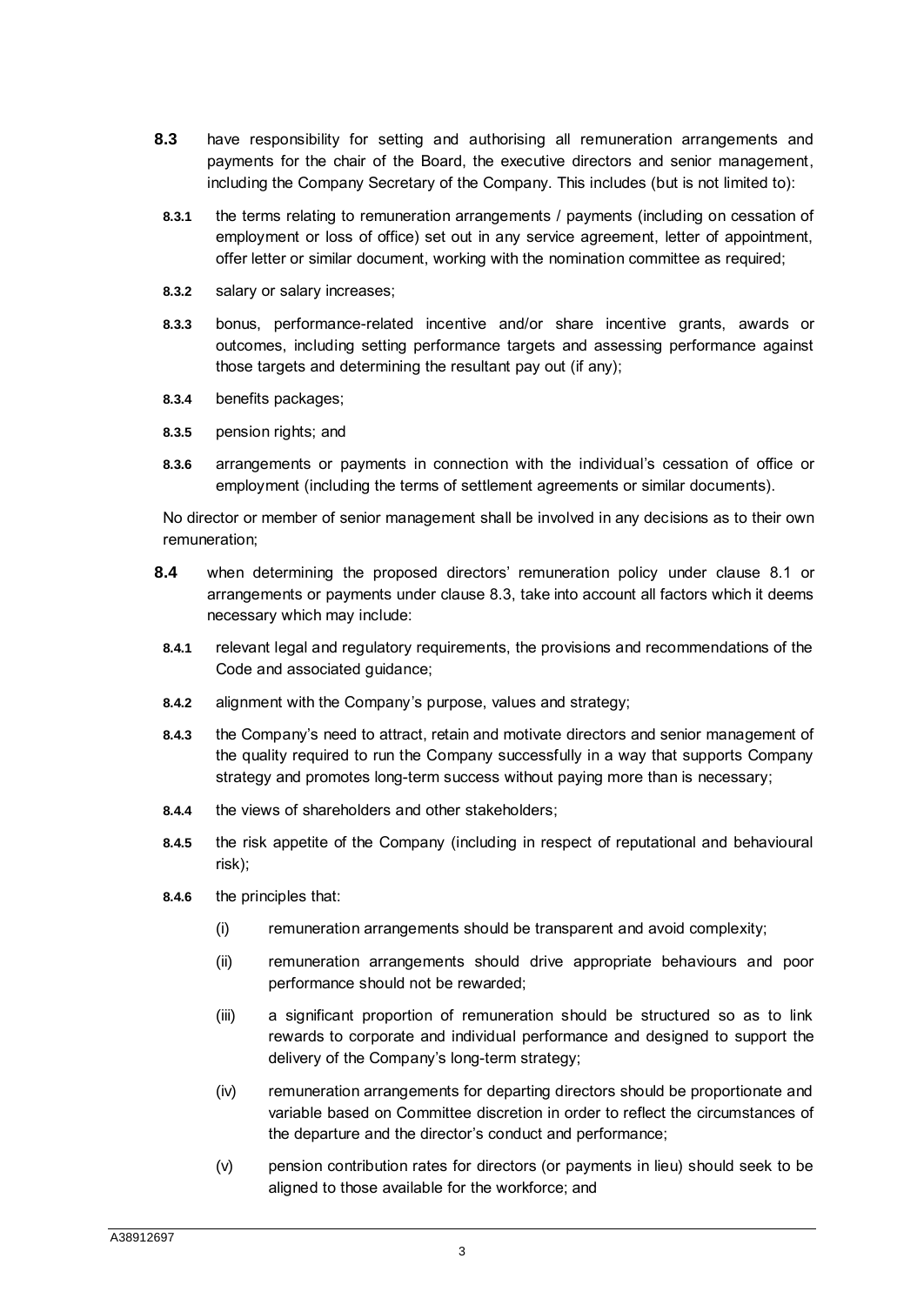- (vi) departing directors should be obliged to mitigate loss;
- **8.5** in addition, when determining remuneration policy or arrangements or payments for executive directors:
- **8.5.1** review and have regard to:
	- (i) the remuneration of the workforce, including any available data relating to pay gaps or disparity (such as gender pay gap information or pay ratio analysis);
	- (ii) remuneration-related policies applicable to the workforce; and
	- (iii) the alignment of the policy or arrangements or payments being considered with the culture and the Company's broader approach to workforce pay;
- **8.5.2** have regard to the principles that:
	- (i) remuneration levels should be reasonable and reflect the individual's overall contribution;
	- (ii) maximum potential remuneration levels should be clear and the Committee should have appropriate contractual discretions in place that allow it to cap or vary the amount of remuneration attributable to share price appreciation;
	- (iii) share awards should normally be released for sale on a phased basis and be subject to a total vesting and holding period of at least five years; and
	- (iv) reflect the desirability of having post-employment shareholding requirements (encompassing both unvested and vested shares);
- **8.6** approve the design of and approve the total aggregate payments that may be made under any bonus or performance-related incentive arrangement each year (and in doing so ensure the Committee has appropriate contractual discretions in place that permit the Committee to use discretion to override formulaic outcomes). In respect of any proposed awards to executive directors and/or senior management, authorise the terms and maximum value of individual awards (including any performance measures and targets to be used);
- **8.7** review the design of all share incentive plans (including any "all employee" plans) for approval/adoption by the Board and/or the Company's shareholders (and in doing so ensure the Committee has appropriate contractual discretions in place that permit the Committee to use discretion to override formulaic outcomes). For any such plans, provided the necessary approvals have been obtained, in respect of each and every proposed award to executive directors and/or senior management, determine and the terms and maximum value of individual awards (including any performance measures and targets to be used);
- **8.8** ensure remuneration schemes promote alignment with long-term shareholder interests by (where appropriate) adopting shareholding policies that apply during and after employment and operate malus and clawback policies to enable the recovery and/or withholding of awards in appropriate circumstances;
- **8.9** ensure that contractual terms on termination, and any payments made, are fair to the individual, and the Company and reflect the principles that poor performance should not be rewarded and that any obligation on departing directors to mitigate loss is fully recognised;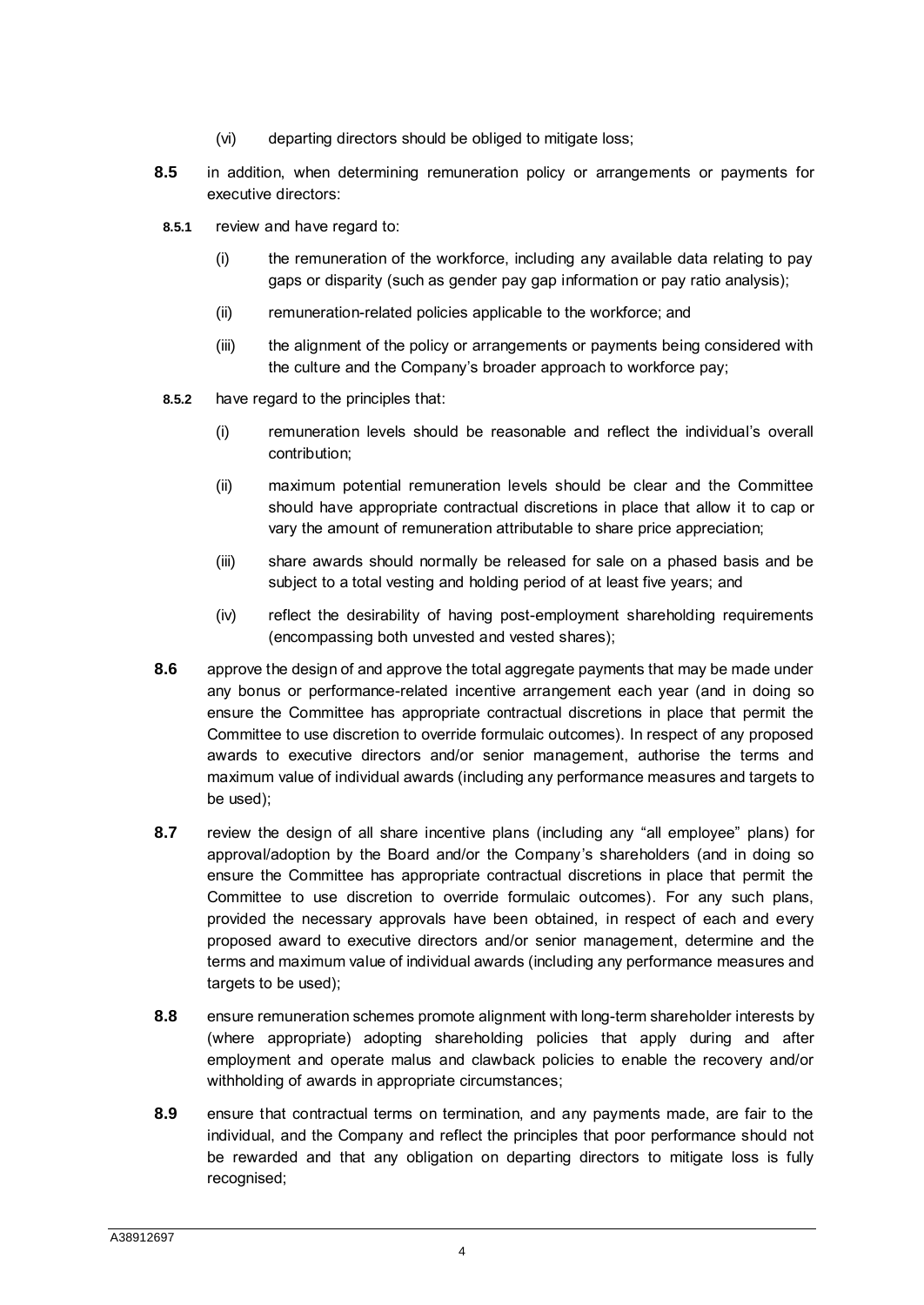- **8.10** oversee any major changes in employee benefits structures throughout the Company or Group;
- **8.11** review remuneration-related policies applicable to the workforce to ensure:
- **8.11.1** the Committee is familiar with their structure and terms; and
- **8.11.2** the Committee is satisfied they are aligned to the Company's purpose, values and strategy;
- **8.12** agree the policy for authorising claims for expenses from the directors;
- **8.13** review and approve any disclosure the Company or Group is required to make in respect of pay gaps or disparity (such as under the UK's Equality Act 2010 (Gender Pay Gap Information) Regulations 2017); and
- **8.14** work and liaise as necessary with other Board committees including to ensure the Committee understands the views of the Company's stakeholders.

#### **9 Reporting Responsibilities**

- **9.1** The Committee Chair shall report to the Board on its proceedings after each meeting on all matters within its duties and responsibilities.
- **9.2** The Committee shall make whatever recommendations to the Board it deems appropriate on any area within its remit where action or improvement is needed.
- **9.3** The Committee shall ensure that provisions regarding disclosure of information, including pensions, as set out in the Large and Medium-sized Companies and Groups (Accounts and Reports) Regulations 2008 as amended and the Code, are fulfilled and produce a report of the Company's remuneration policy and practices, as amended from time to time, to be included in the Company's annual report and ensure each year that it is put to shareholders for approval at the AGM. If the Committee has appointed remuneration consultants, the Company's annual report on remuneration should identify such consultants and state whether they have any other connection with the Company or its directors.
- **9.4** The Committee Chair, in liaison with the chair of the Board, shall ensure that the Company maintains dialogue as required with its principal shareholders in order to ensure the Company understands their views on issues relating to remuneration.
- **9.5** Through the chair of the Board, the Committee chair shall ensure that the Company maintains dialogue as required with its workforce in order to ensure the workforce understands the alignment between executive director remuneration and the Company's broader approach to workforce remuneration.

#### **10 Other matters**

The Committee shall:

- **10.1** have access to sufficient resources in order to carry out its duties, including access to the company secretariat for assistance as required;
- **10.2** be provided with appropriate and timely training, both in the form of an induction programme for new members and on an on-going basis for all members;
- **10.3** give due consideration to laws, regulations, including the general duties of directors set out in the Companies Act 2006, and any published guidelines or recommendations